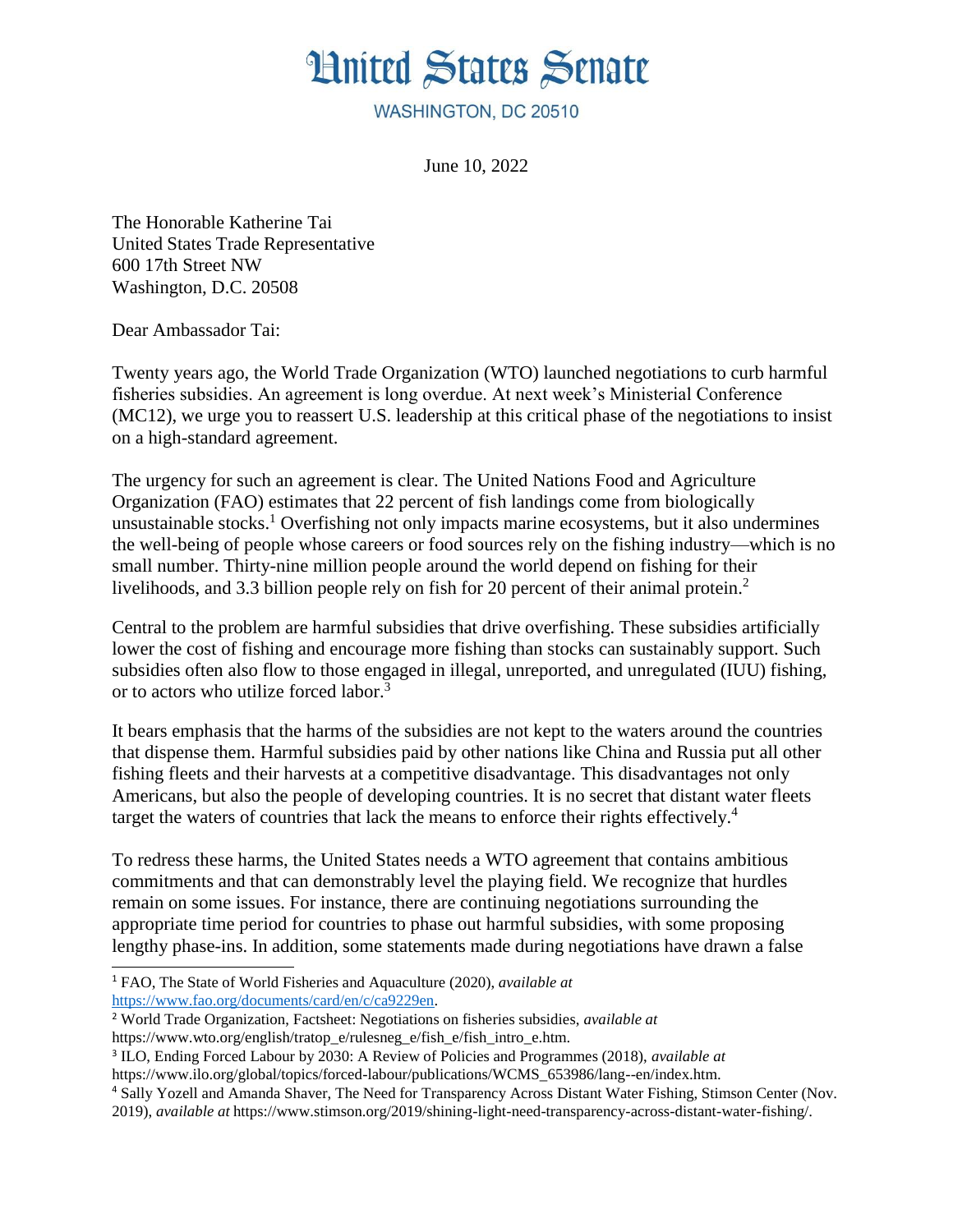equivalency between harmful subsidies and government programs that lead to responsible fisheries management, including those that advance science and discourage unnecessary or unsafe fishing; aid dispensed to rebuild fisheries stocks or during disasters; and loan guarantees. A meaningful agreement, therefore, must effectively distinguish between harmful fishing subsidies that directly enable unsustainable fishing and those that do not, and provide clarity to governments and commercial harvesters that the latter category is not within scope of this agreement. USTR should not accept any agreement for the sake of an agreement, but secure an agreement that will meaningfully tackle these serious problems and will continue to support the U.S. fisheries, which are well managed.

Last year, you said regarding the fisheries subsidies negotiations that "the United States is committed to working together with all WTO Members to finally reach a conclusion to these longstanding negotiations, *but it must be a meaningful conclusion*." We agree. It is time to follow through on that commitment, which requires robust U.S. engagement. The ocean is crucial to the global economy, local communities, and protecting the planet. We seek that you bring 20 years of negotiations to a close with a meaningful deal on fisheries subsidies.

Sincerely,

Sheldon Whitehouse United States Senator

Ron Wyden United States Senator Chairman, Committee on Finance

Vigalut

Elizabeth Warren United States Senator

Dan Sullivan United States Senator

Michael D. Crapo United States Senator

Lisa Murkowski United States Senator